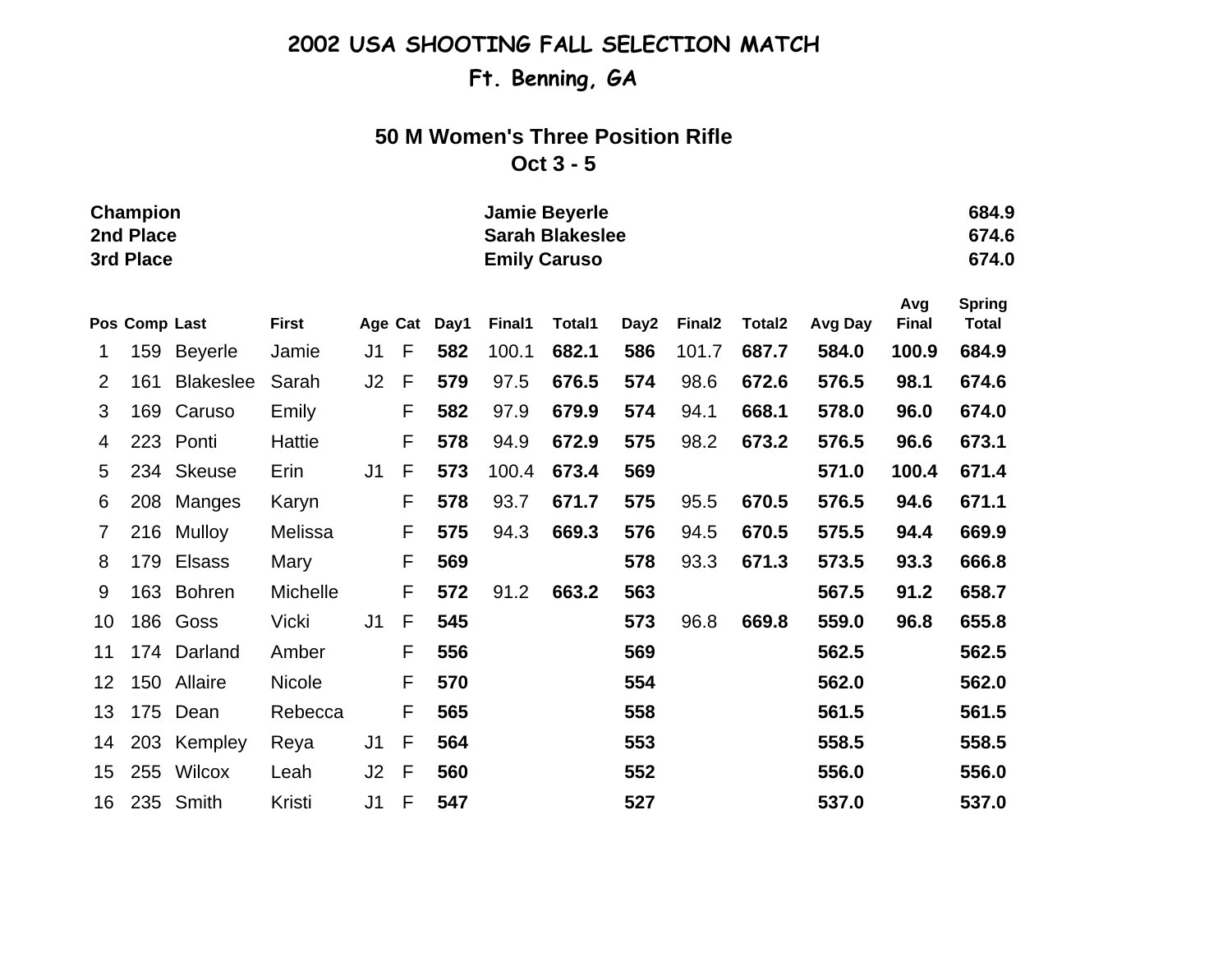**Ft. Benning, GA**

## **50 M Men's Three Position Rifle**

#### **Oct 7 - 10**

| Champion  | <b>Jason Parker</b>   | 1275.6 |
|-----------|-----------------------|--------|
| 2nd Place | <b>Michael Anti</b>   | 1270.4 |
| 3rd Place | <b>Trevor Gathman</b> | 1263.6 |

|    |                      |                    |                |                            |      |       |        |      |        |        |         | Avg          | <b>Spring</b> |
|----|----------------------|--------------------|----------------|----------------------------|------|-------|--------|------|--------|--------|---------|--------------|---------------|
|    | <b>Pos Comp Last</b> |                    | <b>First</b>   | Age Cat Day1 Final1 Total1 |      |       |        | Day2 | Final2 | Total2 | Avg Day | <b>Final</b> | <b>Total</b>  |
| 1  | 219                  | Parker             | Jason          |                            | 1180 | 104.0 | 1284.0 | 1169 | 98.1   | 1267.1 | 1174.5  | 101.1        | 1275.6        |
| 2  | 151 Anti             |                    | Michael        |                            | 1165 | 94.5  | 1259.5 | 1180 | 101.3  | 1281.3 | 1172.5  | 97.9         | 1270.4        |
| 3  | 183                  | Gathman            | Trevor         |                            | 1163 | 94.0  | 1257.0 | 1170 | 100.1  | 1270.1 | 1166.5  | 97.1         | 1263.6        |
| 4  | 192                  | Harbison           | Rob            |                            | 1162 | 98.2  | 1260.2 | 1164 | 101.7  | 1265.7 | 1163.0  | 100.0        | 1263.0        |
| 5  | 204                  | Leone              | Anthony        |                            | 1163 | 100.2 | 1263.2 | 1160 | 95.9   | 1255.9 | 1161.5  | 98.1         | 1259.6        |
| 6  | 200                  | Johnson            | Ken            |                            | 1149 |       |        | 1166 | 101.7  | 1267.7 | 1157.5  | 101.7        | 1259.2        |
| 7  | 157                  | <b>Barnhart</b>    | Shane          |                            | 1159 | 98.3  | 1257.3 | 1158 | 96.3   | 1254.3 | 1158.5  | 97.3         | 1255.8        |
| 8  | 246                  | Uptagrafft         | Eric           |                            | 1156 | 98.3  | 1254.3 | 1158 | 99.3   | 1257.3 | 1157.0  | 98.8         | 1255.8        |
| 9  | 242                  | Tamas              | Thomas         |                            | 1168 | 91.2  | 1259.2 | 1157 |        |        | 1162.5  | 91.2         | 1253.7        |
| 10 | 201                  | Jordan             | Daniel         |                            | 1155 |       |        | 1161 |        |        | 1158.0  |              | 1158.0        |
| 11 | 209                  | Manges             | Tim            |                            | 1150 |       |        | 1154 |        |        | 1152.0  |              | 1152.0        |
| 12 | 233                  | Shub               | Maxim          |                            | 1136 |       |        | 1150 |        |        | 1143.0  |              | 1143.0        |
| 13 | 194                  | Hein               | Joseph         | J <sub>1</sub>             | 1153 |       |        | 1150 |        |        | 1151.5  |              | 1151.5        |
| 14 | 252                  | Wheeldon           | <b>Bradley</b> |                            | 1142 |       |        | 1149 |        |        | 1145.5  |              | 1145.5        |
| 15 | 227                  | Robinson           | Wes            |                            | 1143 |       |        | 1146 |        |        | 1144.5  |              | 1144.5        |
| 16 | 214                  | Mecozzi            | Grant          |                            | 1133 |       |        | 1146 |        |        | 1139.5  |              | 1139.5        |
| 17 | 171                  | Abalo              | Christophe J2  |                            | 1146 |       |        | 1145 |        |        | 1145.5  |              | 1145.5        |
| 18 | 225                  | Rawlings           | <b>Matthew</b> | J <sub>1</sub>             | 1143 |       |        | 1144 |        |        | 1143.5  |              | 1143.5        |
| 19 | 220                  | Pestilli           | Vincent        |                            | 1011 |       |        | 1141 |        |        | 1076.0  |              | 1076.0        |
| 20 | 189                  | Hall               | Joseph         | J <sub>2</sub>             | 1145 |       |        | 1140 |        |        | 1142.5  |              | 1142.5        |
| 21 | 193                  | Hardy              | Gary           |                            | 1142 |       |        | 1138 |        |        | 1140.0  |              | 1140.0        |
| 22 |                      | 152 Aylward        | <b>Bob</b>     |                            | 1141 |       |        | 1137 |        |        | 1139.0  |              | 1139.0        |
| 23 | 199                  | Doerschler Jeffrey |                |                            | 1138 |       |        | 1123 |        |        | 1130.5  |              | 1130.5        |
| 24 | 188 Hall             |                    | Jonathan       | J3                         | 1107 |       |        | 1109 |        |        | 1108.0  |              | 1108.0        |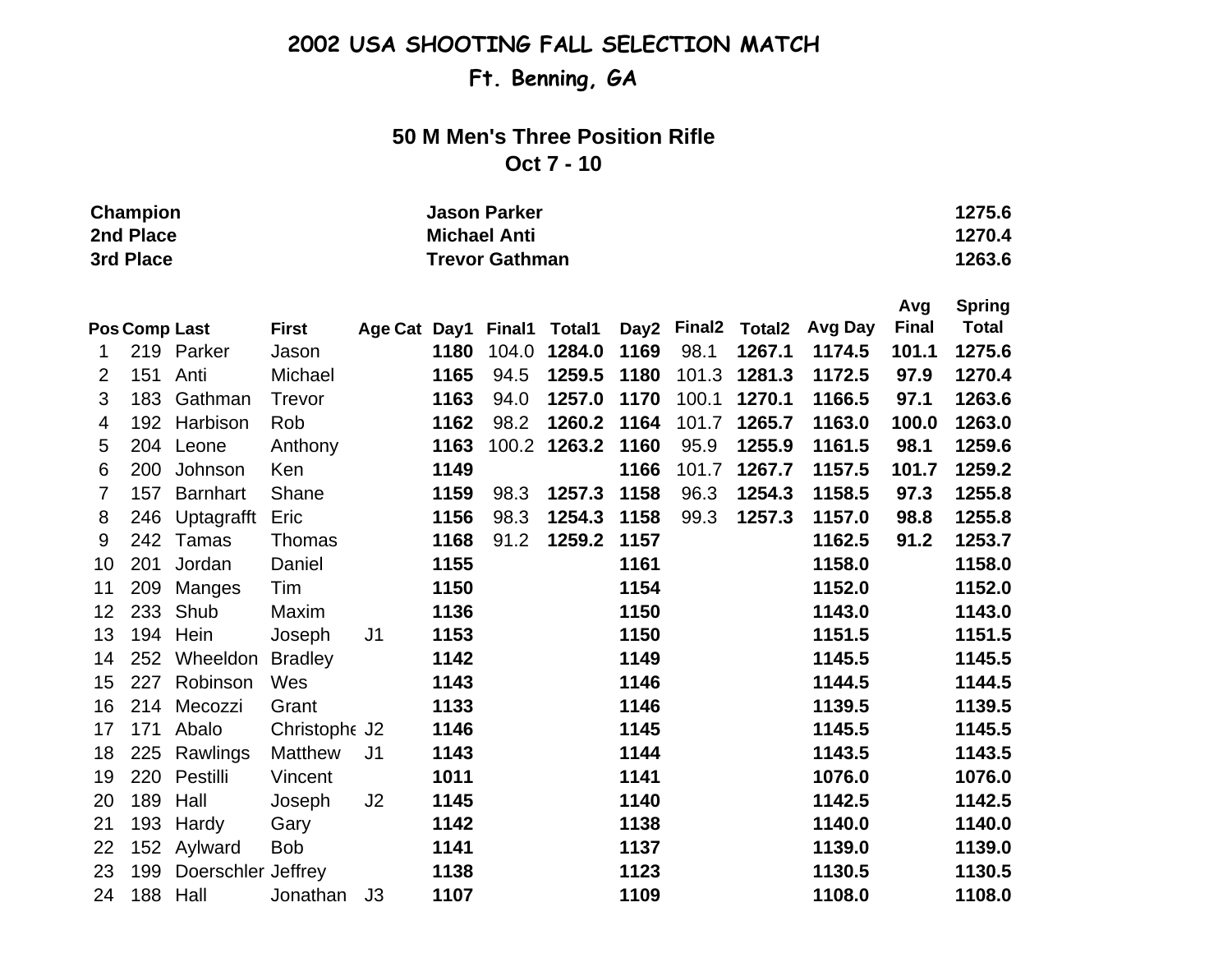|  | 25 280 Bastyr Lukas    |  | 1085 | 1070 | 1077.5 | 1077.5 |
|--|------------------------|--|------|------|--------|--------|
|  | 26 268 Rodriguez Ralph |  | 948  | 1037 | 992.5  | 992.5  |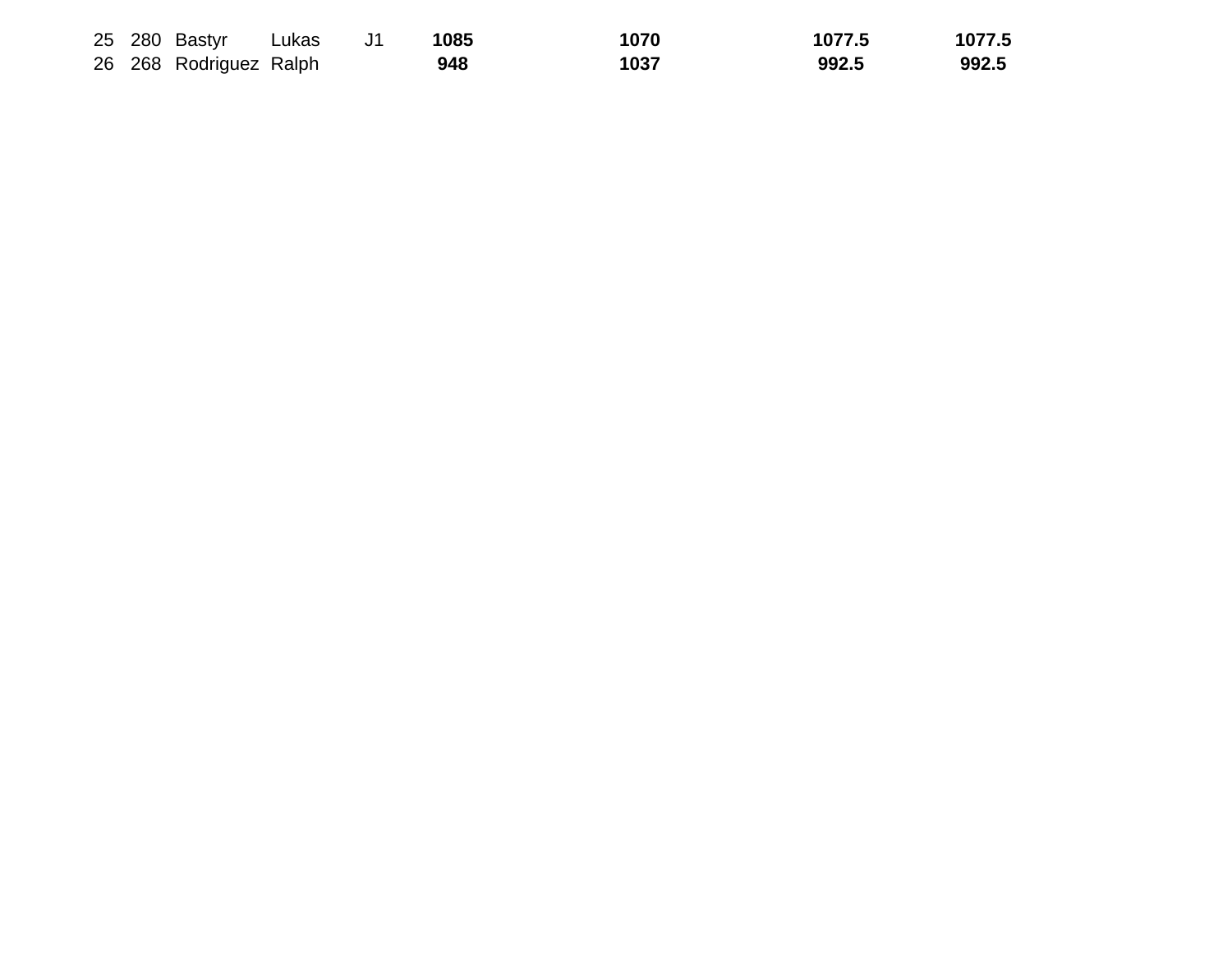# **Ft. Benning, GA**

## **50 M Men's Prone Rifle Oct 6 - 8**

| Champion  | Ken Johnson         | 698.2 |
|-----------|---------------------|-------|
| 2nd Place | <b>Thomas Tamas</b> | 697.5 |
| 3rd Place | <b>Michael Anti</b> | 697.1 |

|                 |     |                  |                |                |   |     |      |        |        |     |      |                    |                    |         | Avg          | <b>Spring</b> |
|-----------------|-----|------------------|----------------|----------------|---|-----|------|--------|--------|-----|------|--------------------|--------------------|---------|--------------|---------------|
|                 |     | Pos Comp Last    | <b>First</b>   | <b>Age Cat</b> |   |     | Day1 | Final1 | Total1 |     | Day2 | Final <sub>2</sub> | Total <sub>2</sub> | Avg Day | <b>Final</b> | <b>Total</b>  |
|                 |     | 200 Johnson      | Ken            |                |   | 99  | 596  | 102.9  | 698.9  | 99  | 594  | 103.4              | 697.4              | 595.0   | 103.2        | 698.2         |
| $\overline{2}$  | 242 | Tamas            | <b>Thomas</b>  |                |   | 99  | 595  | 104.0  | 699.0  | 96  | 592  |                    |                    | 593.5   | 104.0        | 697.5         |
| 3               | 151 | Anti             | Michael        |                |   | 98  | 594  | 103.0  | 697.0  | 98  | 593  | 104.2              | 697.2              | 593.5   | 103.6        | 697.1         |
| 4               | 246 | Uptagrafft       | Eric           |                |   | 98  | 595  | 102.8  | 697.8  | 99  | 592  | 103.9              | 695.9              | 593.5   | 103.4        | 696.9         |
| 5               | 154 | Barazani         | Eitan          |                |   | 98  | 591  |        |        | 99  | 596  | 102.8              | 698.8              | 593.5   | 102.8        | 696.3         |
| 6               | 157 | <b>Barnhart</b>  | Shane          |                |   | 100 | 591  | 103.1  | 694.1  | 100 | 596  | 101.0              | 697.0              | 593.5   | 102.1        | 695.6         |
| $\mathbf{7}$    | 253 | Wigger           | Ron            |                |   | 99  | 590  |        |        | 99  | 596  | 101.9              | 697.9              | 593.0   | 101.9        | 694.9         |
| 8               | 204 | Leone            | Anthony        |                |   | 97  | 591  |        |        | 98  | 593  | 102.1              | 695.1              | 592.0   | 102.1        | 694.1         |
| 9               | 225 | Rawlings         | <b>Matthew</b> | J <sub>1</sub> |   | 100 | 594  | 100.6  | 694.6  | 98  | 591  |                    |                    | 592.5   | 100.6        | 693.1         |
| 10              | 233 | Shub             | Maxim          |                |   | 98  | 593  | 103.0  | 696.0  | 99  | 583  |                    |                    | 588.0   | 103.0        | 691.0         |
| 11              | 183 | Gathman          | Trevor         |                |   | 99  | 592  | 101.7  | 693.7  | 100 | 583  |                    |                    | 587.5   | 101.7        | 689.2         |
| 12 <sub>2</sub> | 209 | Manges           | Tim            |                |   | 97  | 584  |        |        | 99  | 592  | 100.7              | 692.7              | 588.0   | 100.7        | 688.7         |
| 13              | 171 | Christophe Abalo |                | J <sub>2</sub> |   | 100 | 590  |        |        | 97  | 591  |                    |                    | 590.5   |              | 590.5         |
| 14              | 205 | Loftin           | Glynn          |                | V | 98  | 591  |        |        | 97  | 588  |                    |                    | 589.5   |              | 589.5         |
| 15              | 187 | Grant            | <b>Billy</b>   |                |   | 98  | 586  |        |        | 99  | 590  |                    |                    | 588.0   |              | 588.0         |
| 16              | 192 | Harbison         | Rob            |                |   | 98  | 586  |        |        | 99  | 590  |                    |                    | 588.0   |              | 588.0         |
| 17              | 219 | Parker           | Jason          |                |   | 98  | 589  |        |        | 97  | 587  |                    |                    | 588.0   |              | 588.0         |
| 18              | 189 | Hall             | Joseph         | J <sub>2</sub> |   | 99  | 591  |        |        | 97  | 585  |                    |                    | 588.0   |              | 588.0         |
| 19              | 194 | Hein             | Joseph         | J <sub>1</sub> |   | 100 | 589  |        |        | 99  | 586  |                    |                    | 587.5   |              | 587.5         |
| 20              |     | 193 Hardy        | Gary           |                |   | 99  | 589  |        |        | 99  | 585  |                    |                    | 587.0   |              | 587.0         |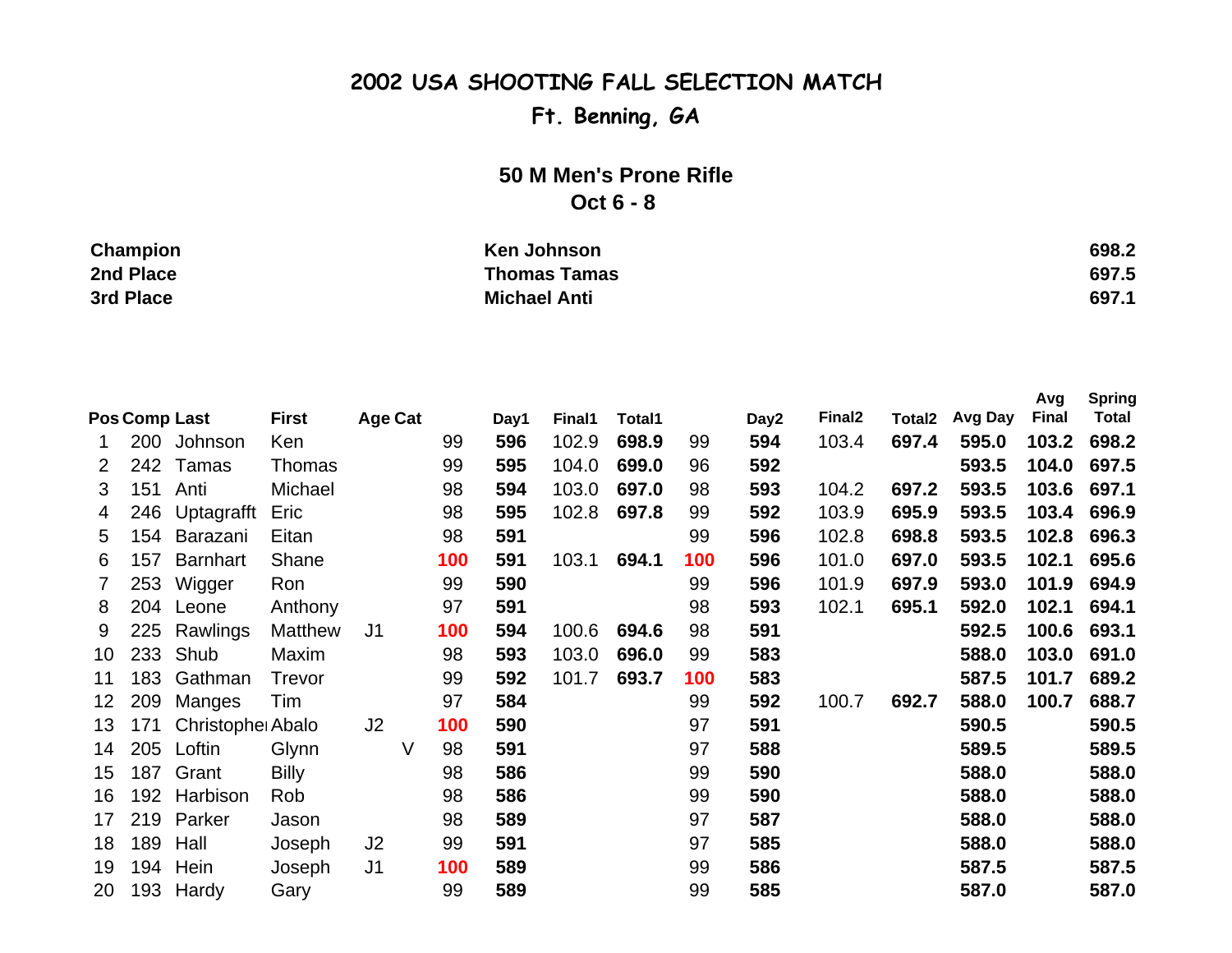|                 |     | 21 252 Wheeldon Bradley   |            |                |   | 99  | 584 | 98 | 590 | 587.0 | 587.0 |
|-----------------|-----|---------------------------|------------|----------------|---|-----|-----|----|-----|-------|-------|
|                 |     | 22 214 Mecozzi            | Grant      |                |   | 97  | 584 | 98 | 588 | 586.0 | 586.0 |
| 23              | 197 | Hewitt                    | Glen       |                | V | 99  | 588 | 95 | 584 | 586.0 | 586.0 |
|                 |     | 24 199 Doerschler Jeffrey |            |                |   | 98  | 585 | 99 | 586 | 585.5 | 585.5 |
|                 |     | 25 152 Aylward            | <b>Bob</b> |                |   | 96  | 578 | 98 | 591 | 584.5 | 584.5 |
| 26              | 201 | Jordan                    | Daniel     |                |   | 100 | 589 | 97 | 579 | 584.0 | 584.0 |
|                 |     | 27 280 Bastyr             | Lakas      | J <sub>1</sub> |   | 95  | 582 | 99 | 581 | 581.5 | 581.5 |
|                 |     | 28 268 Rodriguez Ralph    |            |                |   | 97  | 571 | 98 | 585 | 578.0 | 578.0 |
|                 |     | 29 195 Hellman            | Matthew    |                |   | 96  | 581 | 94 | 571 | 576.0 | 576.0 |
| 30 <sup>°</sup> |     | 244 Thoman                | Samuel     |                |   | 98  | 574 | 95 | 575 | 574.5 | 574.5 |
| 31              | 188 | Hall                      | Jonathan   | J3             |   | 94  | 551 | 95 | 564 | 557.5 | 557.5 |

**Ft. Benning, GA**

## **50 M Women's Prone RifleOct 3 - 5**

| Champion  | <b>Sarah Blakeslee</b> | 587.0 |
|-----------|------------------------|-------|
| 2nd Place | <b>Mary Elsass</b>     | 586.5 |
| 3rd Place | <b>Hattie Ponti</b>    | 586.0 |

|    |     |                  |                 |                |   |                    |      | Spr   |       |
|----|-----|------------------|-----------------|----------------|---|--------------------|------|-------|-------|
|    |     | PosComp Last     | <b>First</b>    |                |   | <b>AgeCat Day1</b> | Day2 | Avg   | Tie   |
| 1  | 161 | <b>Blakeslee</b> | Sarah           | J2             | F | 582                | 592  | 587.0 |       |
| 2  | 179 | <b>Elsass</b>    | Mary            |                | F | 588                | 585  | 586.5 |       |
| 3  |     | 223 Ponti        | Hattie          |                | F | 589                | 583  | 586.0 | 97&96 |
| 4  |     | 216 Mulloy       | Melissa         |                | F | 589                | 583  | 586.0 | 96&96 |
| 5  | 159 | <b>Beyerle</b>   | Jamie           | J <sub>1</sub> | F | 587                | 584  | 585.5 |       |
| 6  | 208 | Manges           | Karyn           |                | F | 583                | 584  | 583.5 |       |
| 7  | 163 | <b>Bohren</b>    | <b>Michelle</b> |                | F | 585                | 581  | 583.0 |       |
| 8  | 169 | Caruso           | Emily           |                | F | 593                | 565  | 579.0 |       |
| 9  | 174 | Darland          | Amber           |                | F | 572                | 586  | 579.0 |       |
| 10 | 150 | Allaire          | <b>Nicole</b>   |                | F | 573                | 584  | 578.5 |       |
| 11 | 175 | Dean             | Rebecca         |                | F | 579                | 577  | 578.0 |       |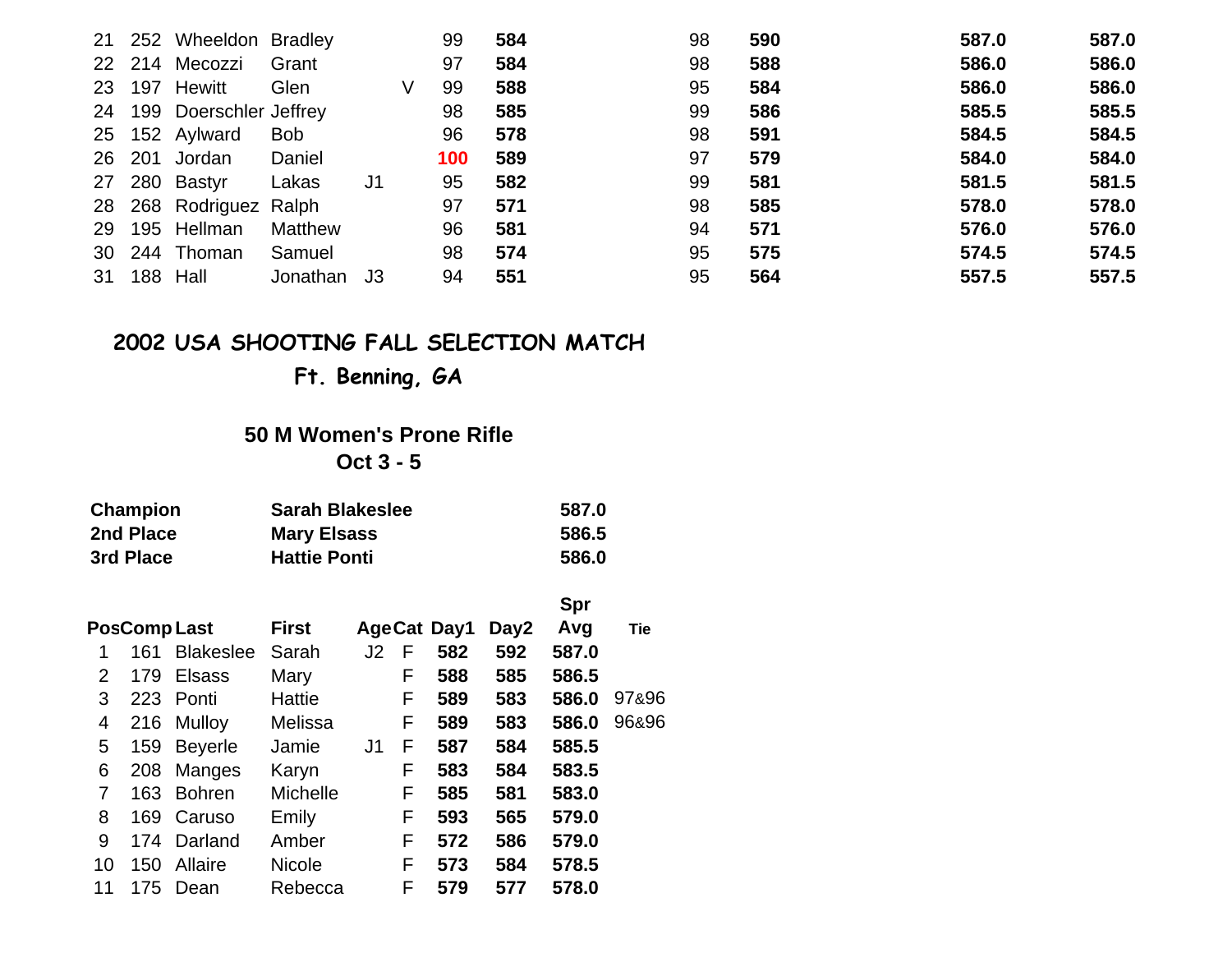|  | 12 203 Kempley Reya |       |  |  | J1 F 577 571 574.0 |
|--|---------------------|-------|--|--|--------------------|
|  | 13 186 Goss         | Vicki |  |  | J1 F 559 572 565.5 |

**Ft. Benning, GA**

## **10 M Men's Air Rifle Oct 3 - 5**

|    | Champion<br>2nd Place<br>3rd Place |                      |                |                | <b>Jason Parker</b><br><b>Shane Barnhart</b><br><b>Trevor Gathman</b> |        |               |      |                    |                    |         |                     |                               |
|----|------------------------------------|----------------------|----------------|----------------|-----------------------------------------------------------------------|--------|---------------|------|--------------------|--------------------|---------|---------------------|-------------------------------|
|    |                                    | <b>Pos Comp Last</b> | <b>First</b>   | Age Cat Day1   |                                                                       | Final1 | <b>Total1</b> | Day2 | Final <sub>2</sub> | Total <sub>2</sub> | Avg Day | Avg<br><b>Final</b> | <b>Spring</b><br><b>Total</b> |
| 1. |                                    | 219 Parker           | Jason          |                | 592                                                                   | 104.2  | 696.2         | 597  | 101.9              | 698.9              | 594.5   | 103.1               | 697.6                         |
| 2  | 157                                | <b>Barnhart</b>      | Shane          |                | 593                                                                   | 102.0  | 695.0         | 592  | 98.7               | 690.7              | 592.5   | 100.4               | 692.9                         |
| 3  | 183                                | Gathman              | <b>Trevor</b>  |                | 591                                                                   | 103.0  | 694.0         | 586  |                    |                    | 588.5   | 103.0               | 691.5                         |
| 4  | 252                                | Wheeldon             | <b>Bradley</b> |                | 588                                                                   | 100.5  | 688.5         | 590  | 101.1              | 691.1              | 589.0   | 100.8               | 689.8                         |
| 5  | 243                                | Tanoue               | Ryan           | J <sub>1</sub> | 582                                                                   |        |               | 593  | 101.6              | 694.6              | 587.5   | 101.6               | 689.1                         |
| 6  | 209                                | Manges               | Tim            |                | 586                                                                   | 103.0  | 689.0         | 585  |                    |                    | 585.5   | 103.0               | 688.5                         |
| 7  | 196                                | Hess                 | Wesley         | J2             | 585                                                                   | 99.9   | 684.9         | 589  | 101.5              | 690.5              | 587.0   | 100.7               | 687.7                         |
| 8  | 158                                | <b>Bassham</b>       | Troy           |                | 578                                                                   |        |               | 591  | 102.9              | 693.9              | 584.5   | 102.9               | 687.4                         |
| 9  | 246                                | Uptagrafft           | Eric           |                | 585                                                                   | 100.4  | 685.4         | 588  | 99.1               | 687.1              | 586.5   | 99.8                | 686.3                         |
| 10 | 251                                | Wells                | Shawn          |                | 579                                                                   |        |               | 587  | 99.4               | 686.4              | 583.0   | 99.4                | 682.4                         |
| 11 | 227                                | Robinson             | Wes            |                | 583                                                                   | 100.2  | 683.2         | 580  |                    |                    | 581.5   | 100.2               | 681.7                         |
| 12 | 220                                | Pestilli             | Vincent        |                | 583                                                                   |        |               | 586  |                    |                    | 584.5   |                     | 584.5                         |
| 13 | 225                                | Rawlings             | Matthew        | J <sub>1</sub> | 583                                                                   |        |               | 582  |                    |                    | 582.5   |                     | 582.5                         |
| 14 | 193                                | Hardy                | Gary           |                | 576                                                                   |        |               | 583  |                    |                    | 579.5   |                     | 579.5                         |
| 15 | 153                                | <b>Baker</b>         | Troy           |                | 579                                                                   |        |               | 580  |                    |                    | 579.5   |                     | 579.5                         |
| 16 | 189                                | Hall                 | Joseph         | J2             | 577                                                                   |        |               | 577  |                    |                    | 577.0   |                     | 577.0                         |
| 17 | 214                                | Mecozzi              | Grant          |                | 577                                                                   |        |               | 576  |                    |                    | 576.5   |                     | 576.5                         |
| 18 |                                    | 194 Hein             | Joseph         | J <sub>1</sub> | 574                                                                   |        |               | 578  |                    |                    | 576.0   |                     | 576.0                         |
| 19 |                                    | 233 Shub             | Maxim          |                | 575                                                                   |        |               | 575  |                    |                    | 575.0   |                     | 575.0                         |
| 20 | 188                                | Hall                 | Jonathan       | J3             | 574                                                                   |        |               | 575  |                    |                    | 574.5   |                     | 574.5                         |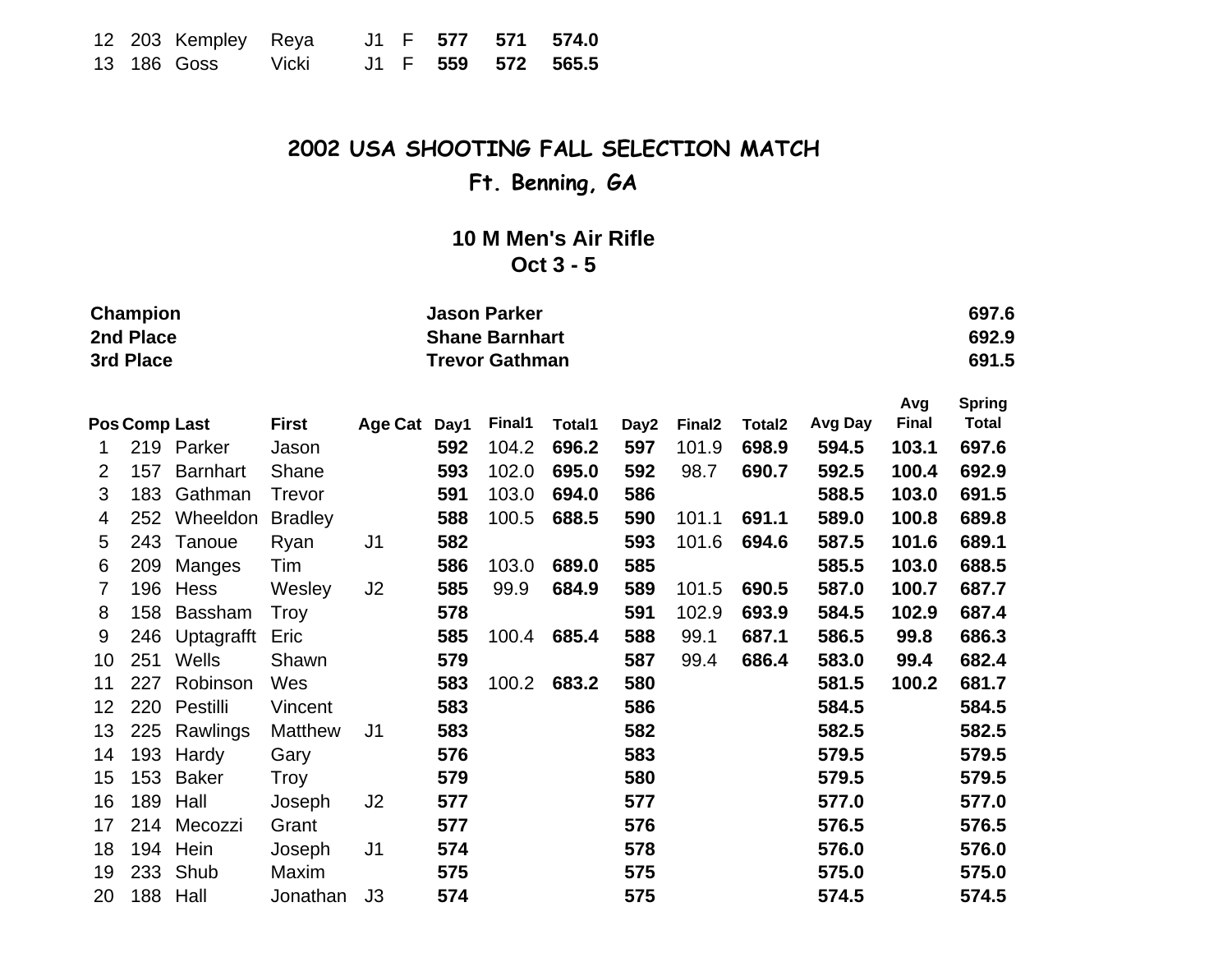|  | 21 187 Grant         | Billy | 578 | 570 | 574.0 | 574.0 |
|--|----------------------|-------|-----|-----|-------|-------|
|  | 22 201 Jordan Daniel |       | 570 | 571 | 570.5 | 570.5 |
|  | 23 204 Leone Anthony |       | 569 | 569 | 569.0 | 569.0 |

# **Ft. Benning, GA**

## **10 M Women's Air Rifle Oct 6 - 8**

|    | <b>Champion</b>      |                  |                 |                |             | <b>Emily Caruso</b> |                      |        |                  |         |                |         |              |              |  |  |
|----|----------------------|------------------|-----------------|----------------|-------------|---------------------|----------------------|--------|------------------|---------|----------------|---------|--------------|--------------|--|--|
|    | 2nd Place            |                  |                 |                |             |                     | <b>Jamie Beyerle</b> |        |                  |         |                |         |              | 495.2        |  |  |
|    | 3rd Place            |                  |                 |                |             |                     | <b>Mary Elsass</b>   |        |                  |         |                |         |              | 493.0        |  |  |
|    |                      |                  |                 |                |             | Avg                 | <b>Spring</b>        |        |                  |         |                |         |              |              |  |  |
|    | <b>Pos Comp Last</b> |                  | <b>First</b>    |                |             | Age Cat Day1        | Final1               | Total1 | Day <sub>2</sub> | Final 2 | <b>Total 2</b> | Avg Day | <b>Final</b> | <b>Total</b> |  |  |
| 1  | 169                  | Caruso           | Emily           |                | F           | 392                 | 104.0                | 496.0  | 397              | 103.2   | 500.2          | 394.5   | 103.6        | 498.1        |  |  |
| 2  | 159                  | <b>Beyerle</b>   | Jamie           | J <sub>1</sub> | F           | 396                 | 104.7                | 500.7  | 385              |         | 385.0          | 390.5   | 104.7        | 495.2        |  |  |
| 3  | 179                  | <b>Elsass</b>    | Mary            |                | F           | 388                 | 102.2                | 490.2  | 394              | 101.8   | 495.8          | 391.0   | 102.0        | 493.0        |  |  |
| 4  | 161                  | <b>Blakeslee</b> | Sarah           | J2             | F           | 390                 | 101.2                | 491.2  | 391              | 99.2    | 490.2          | 390.5   | 100.2        | 490.7        |  |  |
| 5  | 208                  | Manges           | Karyn           |                | F           | 391                 | 99.8                 | 490.8  | 390              | 100.6   | 490.6          | 390.5   | 100.2        | 490.7        |  |  |
| 6  | 216                  | Mulloy           | Melissa         |                | F           | 389                 | 99.1                 | 488.1  | 389              | 100.4   | 489.4          | 389.0   | 99.8         | 488.8        |  |  |
| 7  | 150                  | Allaire          | Nicole          |                | F           | 386                 | 101.1                | 487.1  | 389              | 96.2    | 485.2          | 387.5   | 98.7         | 486.2        |  |  |
| 8  | 234                  | <b>Skeuse</b>    | Erin            | J1             | F           | 380                 |                      |        | 388              | 101.9   | 489.9          | 384.0   | 101.9        | 485.9        |  |  |
| 9  | 255                  | Wilcox           | Leah            | J2             | $\mathsf F$ | 385                 | 101.1                | 486.1  | 382              |         | 382.0          | 383.5   | 101.1        | 484.6        |  |  |
| 10 | 223                  | Ponti            | Hattie          |                | F           | 385                 |                      |        | 386              | 98.8    | 484.8          | 385.5   | 98.8         | 484.3        |  |  |
| 11 | 256                  | Wolf             | <b>Jennifer</b> | J1             | F           | 380                 |                      |        | 384              |         | 384.0          | 382.0   |              | 382.0        |  |  |
| 12 | 163                  | <b>Bohren</b>    | Michelle        |                | F           | 383                 |                      |        | 380              |         | 380.0          | 381.5   |              | 381.5        |  |  |
| 13 | 175                  | Dean             | Rebecca         |                | F           | 379                 |                      |        | 382              |         | 382.0          | 380.5   |              | 380.5        |  |  |
| 14 | 235                  | Smith            | Kristi          | J <sub>1</sub> | F           | 378                 |                      |        | 382              |         | 382.0          | 380.0   |              | 380.0        |  |  |
| 15 | 185                  | Goodman          | Annie           |                | F           | 376                 |                      |        | 382              |         | 382.0          | 379.0   |              | 379.0        |  |  |
| 16 | 203                  | Kempley          | Reya            | J1             | F           | 385                 |                      |        | 372              |         | 372.0          | 378.5   |              | 378.5        |  |  |
| 17 | 212                  | <b>McMillin</b>  | Audrey          | J <sub>1</sub> | F           | 373                 |                      |        | 373              |         | 373.0          | 373.0   |              | 373.0        |  |  |
| 18 | 174                  | Darland          | Amber           |                | F           | 368                 |                      |        | 375              |         | 375.0          | 371.5   |              | 371.5        |  |  |
| 19 | 191                  | Hanover          | Karen           |                | F           | 357                 |                      |        | 353              |         | 353.0          | 355.0   |              | 355.0        |  |  |
| 20 | 180                  | Fairchild        | Albena          |                | F           | 341                 |                      |        | 341              |         | 341.0          | 341.0   |              | 341.0        |  |  |
| 21 | 206                  | Lopez            | Niesa           | J2             | F           | 331                 |                      |        | 341              |         | 341.0          | 336.0   |              | 336.0        |  |  |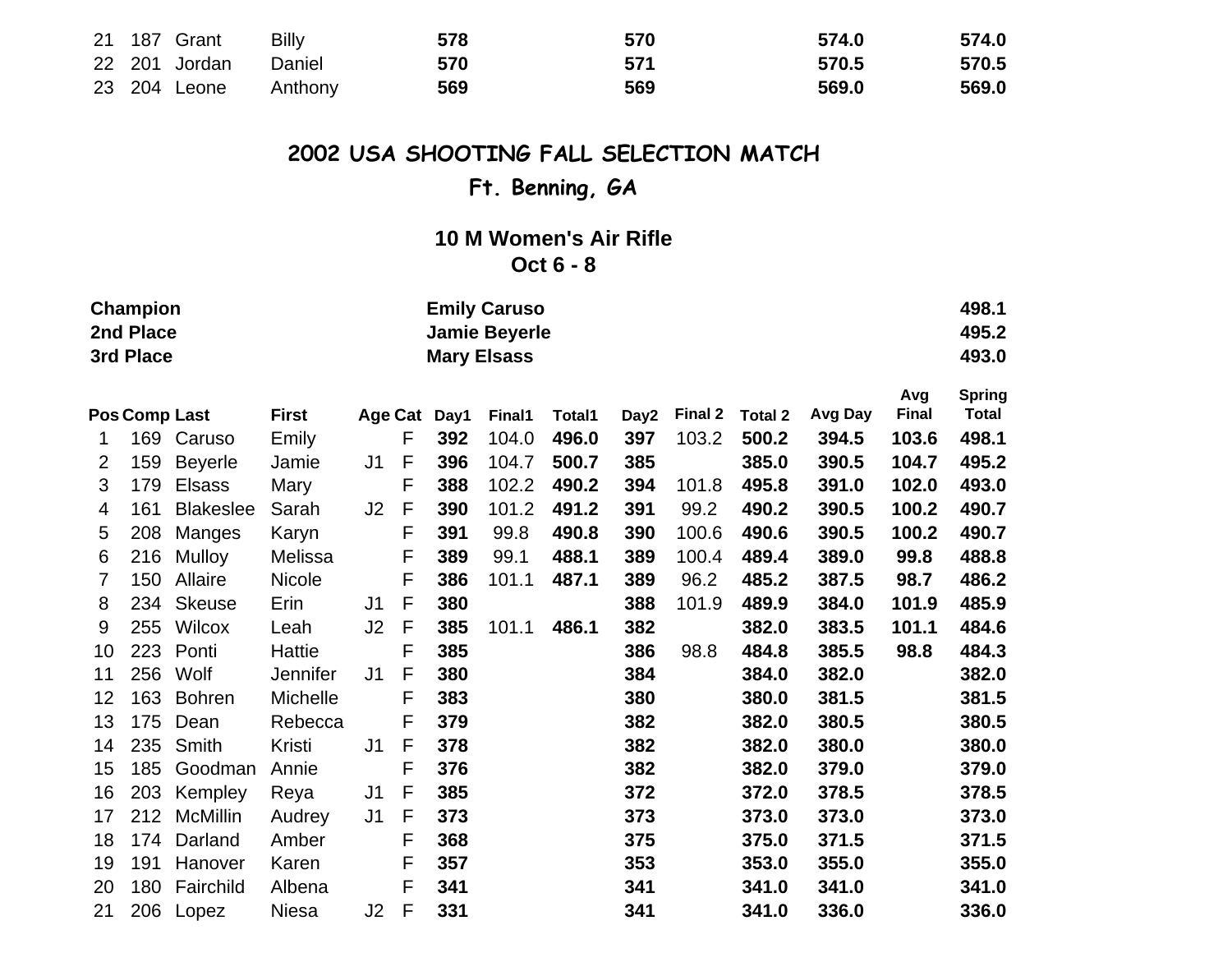## **10 M Women's Air Rifle Junior**

|               | Pos Comp Last | <b>First</b> |        |    |     | Age Cat Day1 Final1 | Total1 |     | Day2 Final 2 Total 2 |       | Avg Day | Avg<br><b>Final</b> | <b>Spring</b><br><b>Total</b> |
|---------------|---------------|--------------|--------|----|-----|---------------------|--------|-----|----------------------|-------|---------|---------------------|-------------------------------|
| 1             | 159 Beyerle   | Jamie        | J1     | F. | 396 | 104.5               | 500.5  | 385 | 101.5                | 486.5 | 390.5   | 103.0               | 493.5                         |
| 2             | 161 Blakeslee | Sarah        | J2     | E  | 390 | 99.3                | 489.3  | 391 | 98.8                 | 489.8 | 390.5   | 99.1                | 489.6                         |
| 3             | 255 Wilcox    | Leah         | $J2$ F |    | 385 | 101.7               | 486.7  | 382 | 99.8                 | 481.8 | 383.5   | 100.8               | 484.3                         |
| 4             | 256 Wolf      | Jennifer     | J1.    | F. | 380 | 101.6               | 481.6  | 384 | 102.5                | 486.5 | 382.0   | 102.1               | 484.1                         |
| 5             | 234 Skeuse    | Erin         | J1.    | F. | 380 | 98.5                | 478.5  | 388 | 100.7                | 488.7 | 384.0   | 99.6                | 483.6                         |
| 6             | 203 Kempley   | Reya         | J1.    | F. | 385 | 102.7               | 487.7  | 372 | 99.9                 | 471.9 | 378.5   | 101.3               | 479.8                         |
| $\mathcal{I}$ | 235 Smith     | Kristi       | J1.    | F. | 378 | 98.7                | 476.7  | 382 | 98.4                 | 480.4 | 380.0   | 98.6                | 478.6                         |
| 8             | 212 McMillin  | Audrey       | J1.    | F. | 373 | 99.7                | 472.7  | 373 | 102.3                | 475.3 | 373.0   | 101.0               | 474.0                         |
| 9             | 206 Lopez     | <b>Niesa</b> | $J2$ F |    | 331 |                     |        | 341 |                      | 341.0 | 336.0   |                     | 336.0                         |
|               |               |              |        |    |     |                     |        |     |                      |       |         |                     |                               |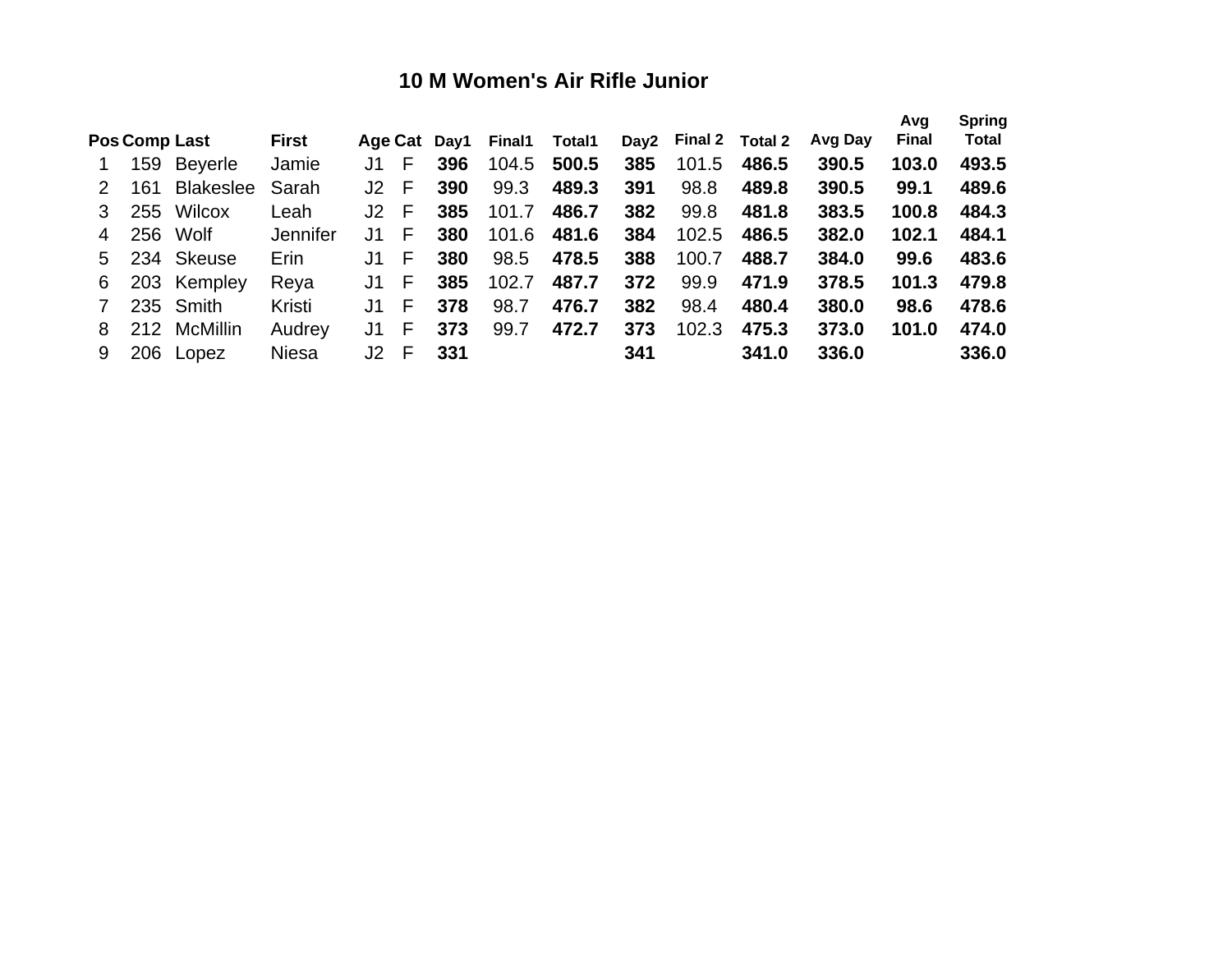## **Ft. Benning, GA**

#### **10 M Women's Air Pistol Oct 6 - 8**

|    | Champion<br>2nd Place<br>3rd Place |              |              |     | Janine Bowman<br>Rebecca Snyder<br>Elizabeth Callahan |      |        |        |      |                    |        |            |              |                        |  |
|----|------------------------------------|--------------|--------------|-----|-------------------------------------------------------|------|--------|--------|------|--------------------|--------|------------|--------------|------------------------|--|
|    | Pos Comp Last                      |              | <b>First</b> | Age | Cat                                                   | Day1 | Final1 | Total1 | Day2 | Final <sub>2</sub> | Total2 | Avg<br>Day | Avg<br>Final | <b>Spring</b><br>Total |  |
| 1. | 164                                | Bowman       | Janine       |     | F                                                     | 375  | 95.6   | 470.6  | 374  | 92.6               | 466.6  | 374.5      | 94.1         | 468.6                  |  |
| 2  | 237                                | Snyder       | Rebecca      |     | F                                                     | 374  | 99.0   | 473.0  | 367  | 96.4               | 463.4  | 370.5      | 97.7         | 468.2                  |  |
| 3  | 167                                | Callahan     | Elizabeth    |     | F                                                     | 370  | 97.9   | 467.9  | 370  | 96.2               | 466.2  | 370.0      | 97.1         | 467.1                  |  |
| 4  | 170                                | Cassidy      | Christina    |     | F                                                     | 380  | 91.1   | 471.1  | 369  | 92.3               | 461.3  | 374.5      | 91.7         | 466.2                  |  |
| 5  | 211                                | McConnell    | Melissa      |     | F                                                     | 370  | 97.8   | 467.8  | 366  | 96.2               | 462.2  | 368.0      | 97.0         | 465.0                  |  |
| 6  | 247                                | Uptagrafft   | Sandra       |     | F                                                     | 373  | 96.3   | 469.3  | 362  | 95.0               | 457.0  | 367.5      | 95.7         | 463.2                  |  |
| 7  | 166                                | Briggs       | Jodie        | J1  | F                                                     | 367  | 98.5   | 465.5  | 357  |                    |        | 362.0      | 98.5         | 460.5                  |  |
| 8  | 184                                | Gengenbacher | Mandy        | J1  | F                                                     | 360  |        |        | 376  | 90.9               | 466.9  | 368.0      | 90.9         | 458.9                  |  |
| 9  | 240                                | Szarenski    | Amy          |     | F                                                     | 363  | 92.2   | 455.2  | 363  | 96.8               | 459.8  | 363.0      | 94.5         | 457.5                  |  |
| 10 |                                    | 172 Cruz     | Janet        |     | F                                                     | 360  |        |        | 361  |                    |        | 360.5      |              | 360.5                  |  |
| 11 |                                    | 266 Kelly    | Laura        |     | F                                                     | 326  |        |        | 329  |                    |        | 327.5      |              | 327.5                  |  |
| 12 |                                    | 236 Smith    | Laura        | J3  | F                                                     | 299  |        |        | 313  |                    |        | 306.0      |              | 306.0                  |  |

#### **2002 USA SHOOTING FALL SELECTION MATCH**

#### **Ft. Benning, GA**

#### **25 M Women's Sport Pistol Oct 9 - 11**

| Champion<br>2nd Place<br>3rd Place |                      |                |           |         |     |         |      |        | <b>Sandra Uptagrafft</b><br>Elizabeth Callahan<br>Janine Bowman |            |     |                  |       |       |       |                                   |                        |  |
|------------------------------------|----------------------|----------------|-----------|---------|-----|---------|------|--------|-----------------------------------------------------------------|------------|-----|------------------|-------|-------|-------|-----------------------------------|------------------------|--|
|                                    | <b>Pos Comp Last</b> |                | First     | Age Pre |     | RF      | Dav1 | Final1 | Total1                                                          | <b>Pre</b> | RF  | Dav <sub>2</sub> |       |       |       | Final 2 Total 2 Avg Day Avg Final | <b>Spring</b><br>Total |  |
|                                    |                      | 247 Uptagrafft | Sandra    |         | 291 | 296     | 587  |        | 101.2 688.2                                                     | 290        | 291 | 581              | 103.3 | 684.3 | 584.0 | 102.3                             | 686.3                  |  |
| 2                                  | 167                  | Callahan       | Elizabeth |         | 285 | 289     | 574  |        | 100.6 674.6                                                     | 291        | 293 | 584              | 97.5  | 681.5 | 579.0 | 99.1                              | 678.1                  |  |
| 3                                  | 164                  | Bowman         | Janine    |         |     | 285 277 | 562  |        | 102.3 664.3                                                     | 287        | 285 | 572              | 99.3  | 671.3 | 567.0 | 100.8                             | 667.8                  |  |
| 4                                  |                      | 172 Cruz       | Janet     |         |     | 282 275 | 557  | 98.9   | 655.9                                                           | 276        | 280 | 556              | 93.4  | 649.4 | 556.5 | 96.2                              | 652.7                  |  |
| 5                                  |                      | 170 Cassidy    | Christina |         |     | 270 279 | 549  | 103.0  | 652.0                                                           | 275        | 282 | 557              | 95.1  | 652.1 | 553.0 | 99.1                              | 652.1                  |  |
| 6.                                 | 226                  | Rebman         | Danielle  | J2.     | 270 | 283     | 553  | 96.7   | 649.7                                                           | 259        | 272 | 531              | 98.2  | 629.2 | 542.0 | 97.5                              | 639.5                  |  |
|                                    | 211                  | McConnell      | Melissa   |         | 269 | 261     | 530  | 93.7   | 623.7                                                           | 274        | 269 | 543              | 95.0  | 638.0 | 536.5 | 94.4                              | 630.9                  |  |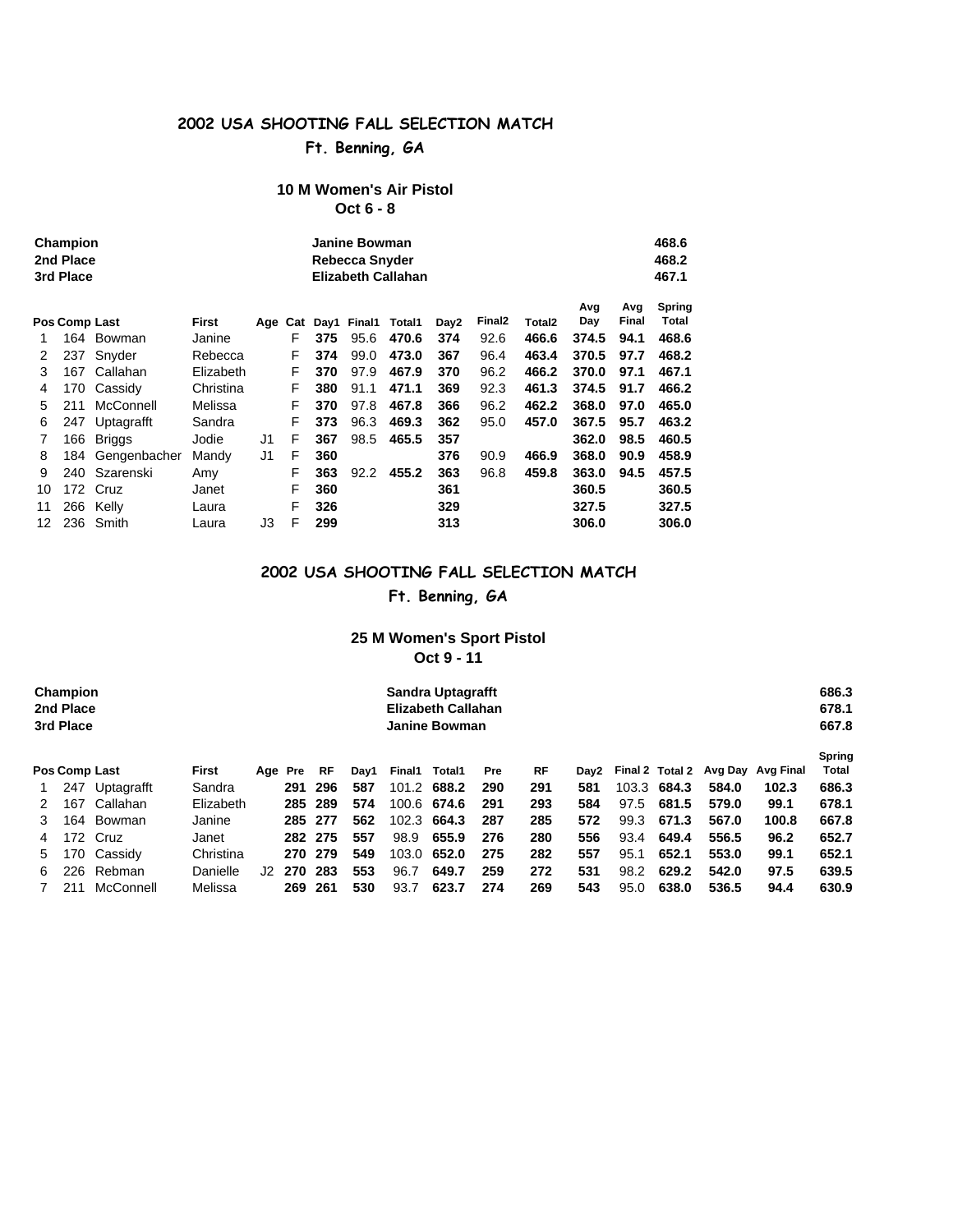## **Ft. Benning, GA**

#### **10 M Men's Air Pistol Oct 9 - 11**

| Champion<br>2nd Place<br>3rd Place |               |               |              |    |   | 681.4<br><b>Jason Turner</b><br>Daryl Szarenski<br>678.1<br>676.6<br><b>John Bickar</b> |                            |       |      |         |         |            |                     |                 |  |  |
|------------------------------------|---------------|---------------|--------------|----|---|-----------------------------------------------------------------------------------------|----------------------------|-------|------|---------|---------|------------|---------------------|-----------------|--|--|
|                                    | Pos Comp Last |               | <b>First</b> |    |   |                                                                                         | Age Cat Day1 Final1 Total1 |       | Day2 | Final 2 | Total 2 | Avg<br>Day | Avg<br><b>Final</b> | Spring<br>Total |  |  |
| 1                                  | 245           | Turner        | Jason        |    |   | 581                                                                                     | 101.1                      | 682.1 | 581  | 99.7    | 680.7   | 581.0      | 100.4               | 681.4           |  |  |
| 2                                  | 241           | Szarenski     | Daryl        |    |   | 579                                                                                     | 101.9                      | 680.9 | 577  | 98.3    | 675.3   | 578.0      | 100.1               | 678.1           |  |  |
| 3                                  | 160           | <b>Bickar</b> | John         |    |   | 581                                                                                     | 97.2                       | 678.2 | 577  | 98.0    | 675.0   | 579.0      | 97.6                | 676.6           |  |  |
| 4                                  | 259           | Zins          | <b>Brian</b> |    |   | 578                                                                                     | 97.8                       | 675.8 | 573  | 100.7   | 673.7   | 575.5      | 99.3                | 674.8           |  |  |
| 5                                  | 176           | Demarest      | Bill         |    |   | 569                                                                                     | 99.8                       | 668.8 | 575  | 95.8    | 670.8   | 572.0      | 97.8                | 669.8           |  |  |
| 6                                  | 269           | Ennis         | John         |    |   | 570                                                                                     | 97.2                       | 667.2 | 569  | 97.6    | 666.6   | 569.5      | 97.4                | 666.9           |  |  |
| $\overline{7}$                     | 178           | Duvall        | <b>Buddy</b> |    |   | 569                                                                                     | 97.7                       | 666.7 | 565  | 96.7    | 661.7   | 567.0      | 97.2                | 664.2           |  |  |
| 8                                  | 228           | Rose          | Thomas       |    |   | 553                                                                                     |                            |       | 570  | 100.0   | 670.0   | 561.5      | 100.0               | 661.5           |  |  |
| 9                                  |               | 202 Kelly     | Mark         |    |   | 565                                                                                     | 94.9                       | 659.9 | 563  |         |         | 564.0      | 94.9                | 658.9           |  |  |
| 10                                 | 262           | Rivera        | Maxim        |    | V | 562                                                                                     |                            |       | 566  |         |         | 564.0      |                     | 564.0           |  |  |
| 11                                 | 260           | Zurek         | John         |    |   | 562                                                                                     |                            |       | 563  |         |         | 562.5      |                     | 562.5           |  |  |
| 12                                 | 270           | Holloway      | Adam         |    |   | 557                                                                                     |                            |       | 560  |         |         | 558.5      |                     | 558.5           |  |  |
| 13                                 | 181           | Favour        | Jeff         | J2 |   | 555                                                                                     |                            |       | 560  |         |         | 557.5      |                     | 557.5           |  |  |
| 14                                 | 239           | Swartz        | Stephen      |    |   | 555                                                                                     |                            |       | 554  |         |         | 554.5      |                     | 554.5           |  |  |
| 15                                 | 207           | Maddix        | Paul         |    |   | 552                                                                                     |                            |       | 556  |         |         | 554.0      |                     | 554.0           |  |  |
| 16                                 | 261           | May           | Tom          |    |   | 548                                                                                     |                            |       | 559  |         |         | 553.5      |                     | 553.5           |  |  |
| 17                                 | 238           | Sokolowski    | Adam         |    |   | 549                                                                                     |                            |       | 558  |         |         | 553.5      |                     | 553.5           |  |  |
| 18                                 | 264           | Selmer        | John         |    |   | 549                                                                                     |                            |       | 557  |         |         | 553.0      |                     | 553.0           |  |  |
| 19                                 | 155           | Barberi       | Justin       |    |   | 548                                                                                     |                            |       | 557  |         |         | 552.5      |                     | 552.5           |  |  |
| 20                                 | 210           | Maxwell       | Cody         | J1 |   | 552                                                                                     |                            |       | 552  |         |         | 552.0      |                     | 552.0           |  |  |
| 21                                 | 198           | Jacobson      | Roger        |    |   | 544                                                                                     |                            |       | 558  |         |         | 551.0      |                     | 551.0           |  |  |
| 22                                 | 218           | Pace          | Stan         |    |   | 544                                                                                     |                            |       | 549  |         |         | 546.5      |                     | 546.5           |  |  |
| 23                                 | 231           | Seltenreich   | Nathaniel    |    |   | 538                                                                                     |                            |       | 550  |         |         | 544.0      |                     | 544.0           |  |  |
| 24                                 | 168           | Cannon        | Patrick      | J2 |   | 530                                                                                     |                            |       | 538  |         |         | 534.0      |                     | 534.0           |  |  |
| 25                                 | 248           | Von Fange     | John         | J1 |   | 542                                                                                     |                            |       | 526  |         |         | 534.0      |                     | 534.0           |  |  |
| 26                                 | 190           | Hampton       | Aaron        |    |   | 526                                                                                     |                            |       | 532  |         |         | 529.0      |                     | 529.0           |  |  |
| 27                                 | 258           | Young         | Thomas       |    |   | 499                                                                                     |                            |       | 505  |         |         | 502.0      |                     | 502.0           |  |  |
| 28                                 | 182           | Garvin        | Lance        | J3 |   | 489                                                                                     |                            |       | 494  |         |         | 491.5      |                     | 491.5           |  |  |

## **2002 USA SHOOTING FALL SELECTION MATCH**

**Ft. Benning, GA**

#### **50 M Men's Free Pistol Oct 11 - 13**

| Champion<br>2nd Place<br>3rd Place |               |             |              |         |    | Daryl Szarenski<br><b>Bill Demarest</b><br><b>Jason Turner</b> |        |        |                  |         |         |             |       | 652.6<br>641.2<br>639.5 |  |  |
|------------------------------------|---------------|-------------|--------------|---------|----|----------------------------------------------------------------|--------|--------|------------------|---------|---------|-------------|-------|-------------------------|--|--|
|                                    |               |             |              |         |    |                                                                |        |        |                  |         |         | Ava         | Avg   | <b>Spring</b>           |  |  |
|                                    | Pos Comp Last |             | <b>First</b> | Age Cat |    | Dav1                                                           | Final1 | Total1 | Dav <sub>2</sub> | Final 2 | Total 2 | Day         | Final | <b>Total</b>            |  |  |
|                                    | 241           | Szarenski   | Daryl        |         | 93 | 558                                                            | 96.2   | 654.2  | 558              | 93.0    | 651.0   | 558.0       | 94.6  | 652.6                   |  |  |
|                                    | 176           | Demarest    | Bill         |         | 90 | 547                                                            | 98.2   | 645.2  | 543              | 94.2    | 637.2   | 545.0       | 96.2  | 641.2                   |  |  |
|                                    |               | 245 Turner  | Jason        |         | 89 | 547                                                            | 97.7   | 644.7  | 539              | 95.2    |         | 634.2 543.0 | 96.5  | 639.5                   |  |  |
|                                    | 259           | <b>Zins</b> | <b>Brian</b> |         | 86 | 542                                                            | 95.2   | 637.2  | 545              | 93.8    | 638.8   | 543.5       | 94.5  | 638.0                   |  |  |